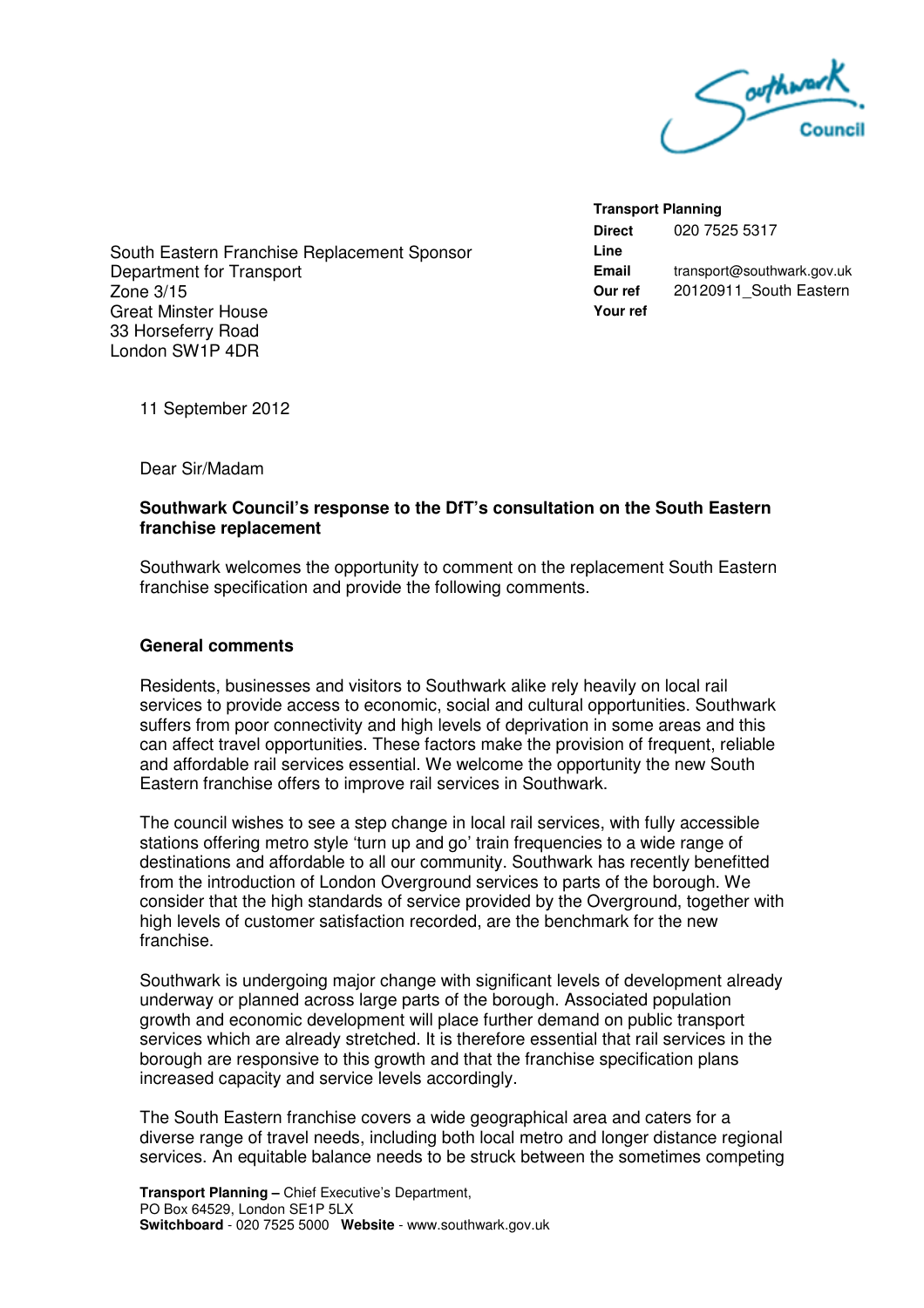demands of such different services. While we recognise the regional economic significance of longer distance services, local rail services are vital to the success of the London economy, particularly in areas such as Southwark where alternatives may be limited. In particular, we remain concerned about the loss of the South London Line and consider it essential that the new franchise specification includes the restoration of frequent, direct links to Victoria from Peckham Rye and Denmark Hill.

Research shows that affordability is a key issue for some of our residents, effectively limiting their travel horizons. The new franchise proposes to deliver efficiencies in line with Government objectives and to transfer risk to the franchisee where appropriate. We support a more efficient railway, but also wish to see safeguards included in the specification to protect service levels and passengers from excessive fare increases. To deliver a more efficient railway, the new franchise should radically review current fare structures to make better use of rolling stock outside peak hours, providing significant incentives to more affordable travel and leading to a more efficient use of the network.

Please find our detailed response to the consultation attached below.

Yours faithfully

Cllr Barrie Hargrove Cabinet Member for Transport, Environment and Recycling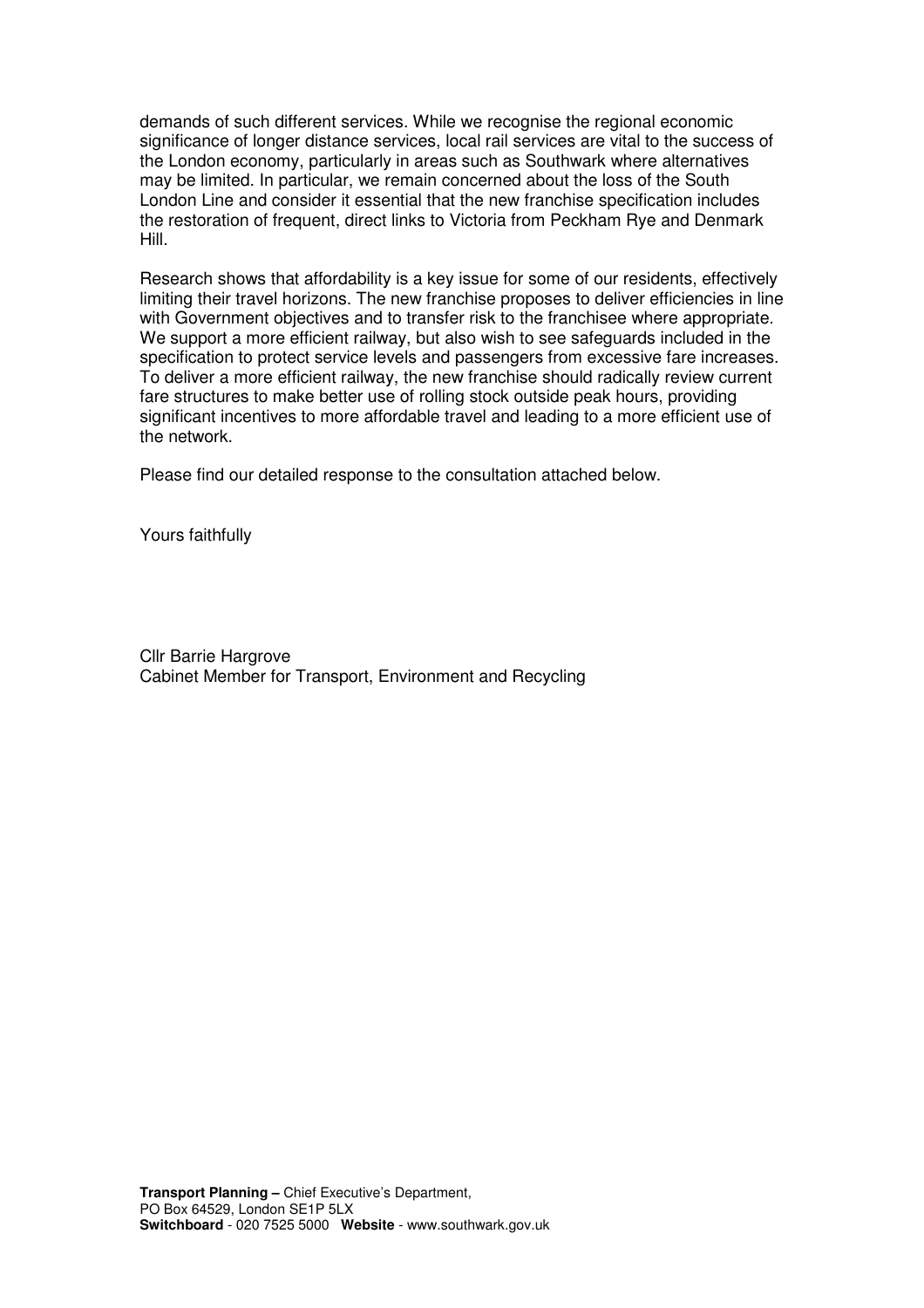Specific responses are provided to selected consultation questions below.

## **Consultation questions**

Q.1 What improvements do stakeholders believe could be made to the franchise through partnership working between Network Rail and the new operator?

While we welcome the objective to reduce costs on the railway we are concerned that any risk transferred from Network Rail to the new operator should not be passed on to passengers. The needs of passengers should be safeguarded including preserving service levels and offering affordable fares.

Q.2 What, if any, changes to South Eastern services need to be made given the likely changes in demand that could result from Crossrail?

We would like to emphasise the importance of planning for connectivity to the Farringdon interchange, including recognition of the increased demand for direct access to and from the interchange for trips to and from stations in Southwark and south London generally.

Q.3 Are consultees aware of any other rail or non-rail development schemes that might affect the new franchise?

Southwark is undergoing a significant programme of regeneration to provide for a growing population and increased commercial activity. Areas of significant growth and renewal activity include Elephant and Castle, currently served by 'shared' services on the core Thameslink route, Peckham (Peckham Rye) and Camberwell (Denmark Hill), served by various operators including Southeastern. The new franchise should accommodate growth and renewed economic activity in these areas, in particular with regard to gaps in existing timetables.

- Q.4 What increments or decrements to the specification would stakeholders wish to see and how would these be funded?
- Q.5 Which aspects of the specification, in addition to those services operating on the HS1 network, would stakeholders wish to see mandated and which aspects of the specification could be left to the discretion of the operator?

We are concerned that the proposed devolution of train service specification to the franchise operator should not adversely affect local rail services that provide vital links to the borough. An equitable balance needs to be struck between the need to deliver efficiencies and the need to provide essential connectivity. This may sometimes require protecting less profitable, but nonetheless essential local rail services.

 We would wish to see the restoration of frequent, direct links to Victoria from Peckham Rye and Denmark Hill following the loss of services resulting from the withdrawal of the South London Line. We strongly support the recommendations of the recent TfL / London TravelWatch study to compensate for the loss of the SLL by specifying additional stops at these stations for longer distance services during peak times. We also support the introduction of the proposed Bromley to Victoria service to improve service frequency during the off peak period.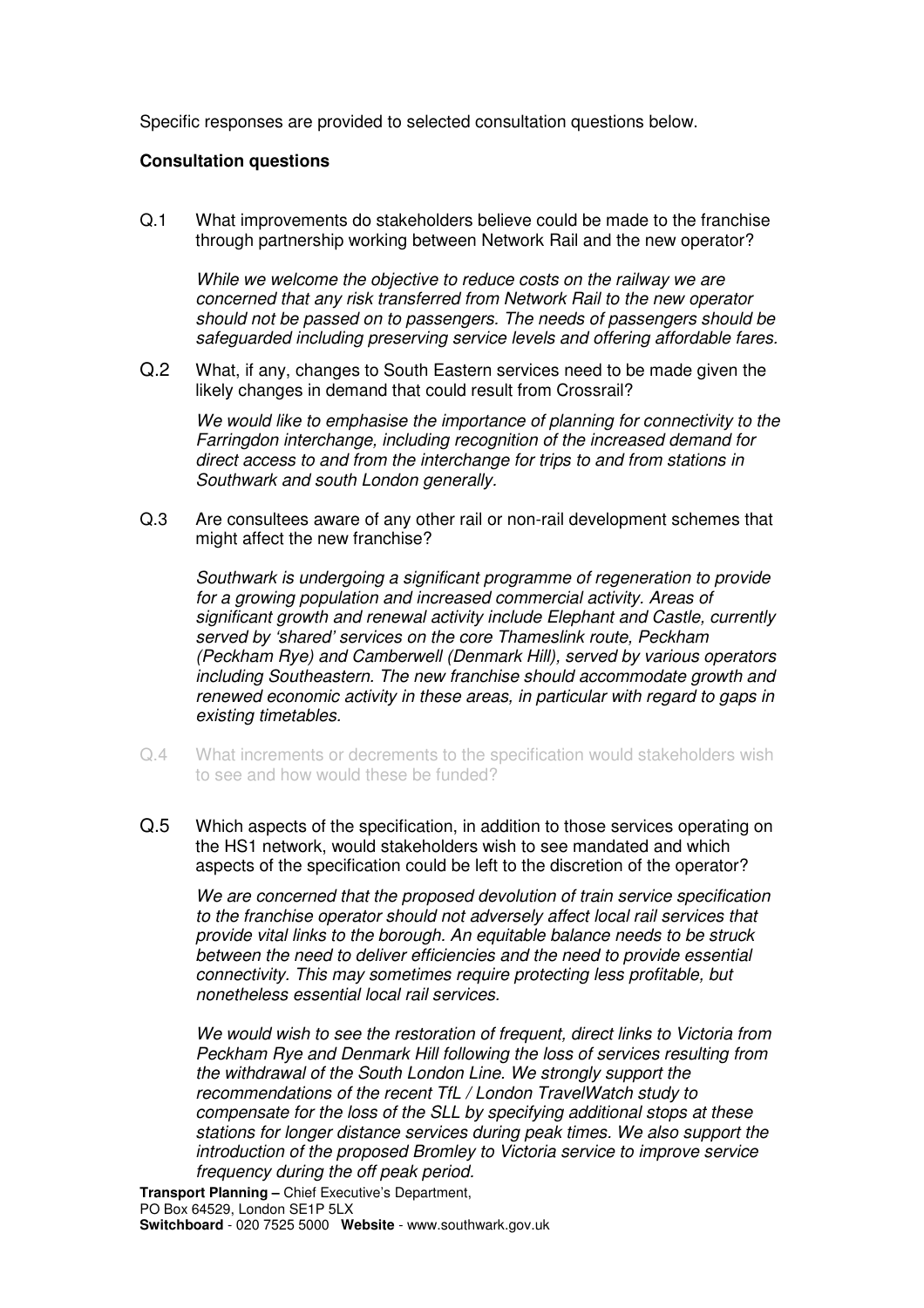We would wish to see the Dartford to Victoria service, calling at Nunhead, Peckham Rye and Denmark Hill, mandated as a 7 days a week, full day service (currently this service is limited with no evening or Sunday service). We wish to see a minimum of 4tph on this key route through the centre of the borough serving Nunhead, Peckham Rye and Denmark Hill.

Q.6 What changes to services would stakeholders propose, what is the rationale for them and would these provide economic benefit?

Improved service levels to areas of renewed economic, social and cultural activity, such as Peckham and Camberwell, will support the development of our town centres helping to drive inward investment in the borough. Improved connectivity, together with planned major renewal initiatives will bring significant economic benefits in terms of increased commercial activity and job creation. For example, the council and the GLA are investing over £10 million pounds in regenerating the area around Peckham Rye station in order to stimulate the local economy and create new spaces for local people to enjoy. Equally, we work closely with the major hospitals served by Denmark Hill and it is essential that rail services are maintained and improved for the 8,000 staff and clients of these key institutions.

- Q.7 Do respondents feel that there are other destinations that domestic high speed services could serve that would support regional and national economic growth?
- Q.8 How might better use be made of the capacity currently available?

We believe that a flexible approach in terms of train configuration, fares and frequencies across the day will be required in order to make the best use of current capacity and to plan for any changes to available rolling stock.

An efficient railway will incentivise off-peak travel to ensure that, as far as possible, services outside of busy times are still well used.

Q.9 What steps might bidders be expected to take to meet passenger demand and what might be the most appropriate mechanisms for managing demand?

Bidders should be expected to meet passenger demand by providing frequent reliable services across the network and a 'turn up and go' metro style service in urban areas. Further increases in fares beyond inflation are not affordable to many passengers in Southwark and it is considered preferable to incentivise off-peak travel in order to reduce demand at peak times.

Q.10 What destinations on the current South Eastern network do respondents think should be served by Thameslink core services and what is the rationale for them?

We support the incorporation of services jointly operated by FCC and Southeastern into the new franchise, including core route services calling at Elephant and Castle, Denmark Hill, Peckham Rye and Nunhead.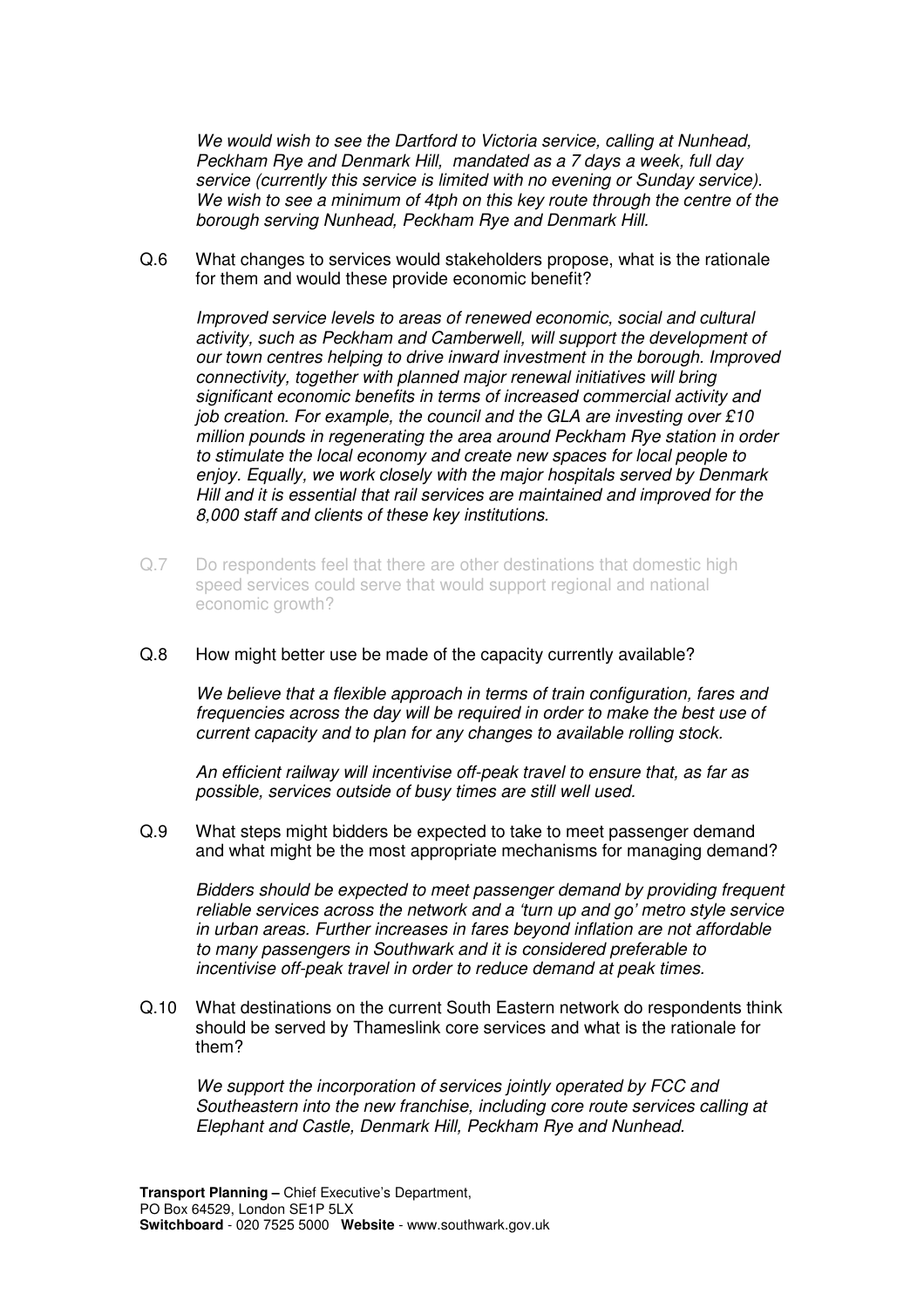Where in the future core route services from Kent run via Elephant and Castle rather than London Bridge we would like to see as many of these services as possible stopping at the station, not only as existing passengers may find Elephant and Castle the closest station to their intended destination, but in order to increase train frequencies at the station to serve the growing population and relieve pressure on alternative travel options.

Q.11 What improvements would respondents like to see made to other South Eastern services, what is the rationale for them and would these provide economic benefit?

Southeastern Metro and Mainline services serve London Bridge, the major transport gateway to Southwark and the business district in the north of the borough. We wish to see services into London Bridge maintained and enhanced in the longer term in order to reduce overcrowding and improve the journey experience for passengers. The new franchise must also effectively manage services to London Bridge during the reconstruction of the station in order to minimise disruption and preserve good access to this key destination which is critical to the economy of the borough and to London as a whole.

Southeastern services also serve the south and west of Southwark with Victoria services calling at Sydenham Hill, West Dulwich and Herne Hill. Currently, significant levels of standing during the morning peak are reported on these services. Herne Hill is one of the most highly utilised sections of the South Eastern network. We would like to see capacity improvements on this route which is particularly important to our residents given the relative lack of alternative public transport options in these areas.

- Q.12 Do respondents feel that Folkestone Harbour branch line and station should be kept open and maintained or would the funding currently devoted to supporting this line and station be better used for other rail schemes?
- Q.13 How would you like to see performance information published?
- Q.14 How frequent should its publication be?
- Q.15 What level of disaggregation of performance do you believe is reasonable?
- Q.16 What are the priorities that respondents consider should be taken into account to improve the passenger experience of using these services?

The new operator should improve the customer ratings achieved by Southeastern with the performance of London Overground services as a benchmark. Areas of particular priority based on NPS satisfaction ratings include:

- Ticket buying facilities
- Value for money
- **Helpfulness and attitude of train staff, and particularly,**
- Dealing with delays
- Q.17 What do stakeholders see as the most important factors in improving security (actual or perceived) and addressing any gap between the two?

**Transport Planning –** Chief Executive's Department, PO Box 64529, London SE1P 5LX **Switchboard** - 020 7525 5000 **Website** - www.southwark.gov.uk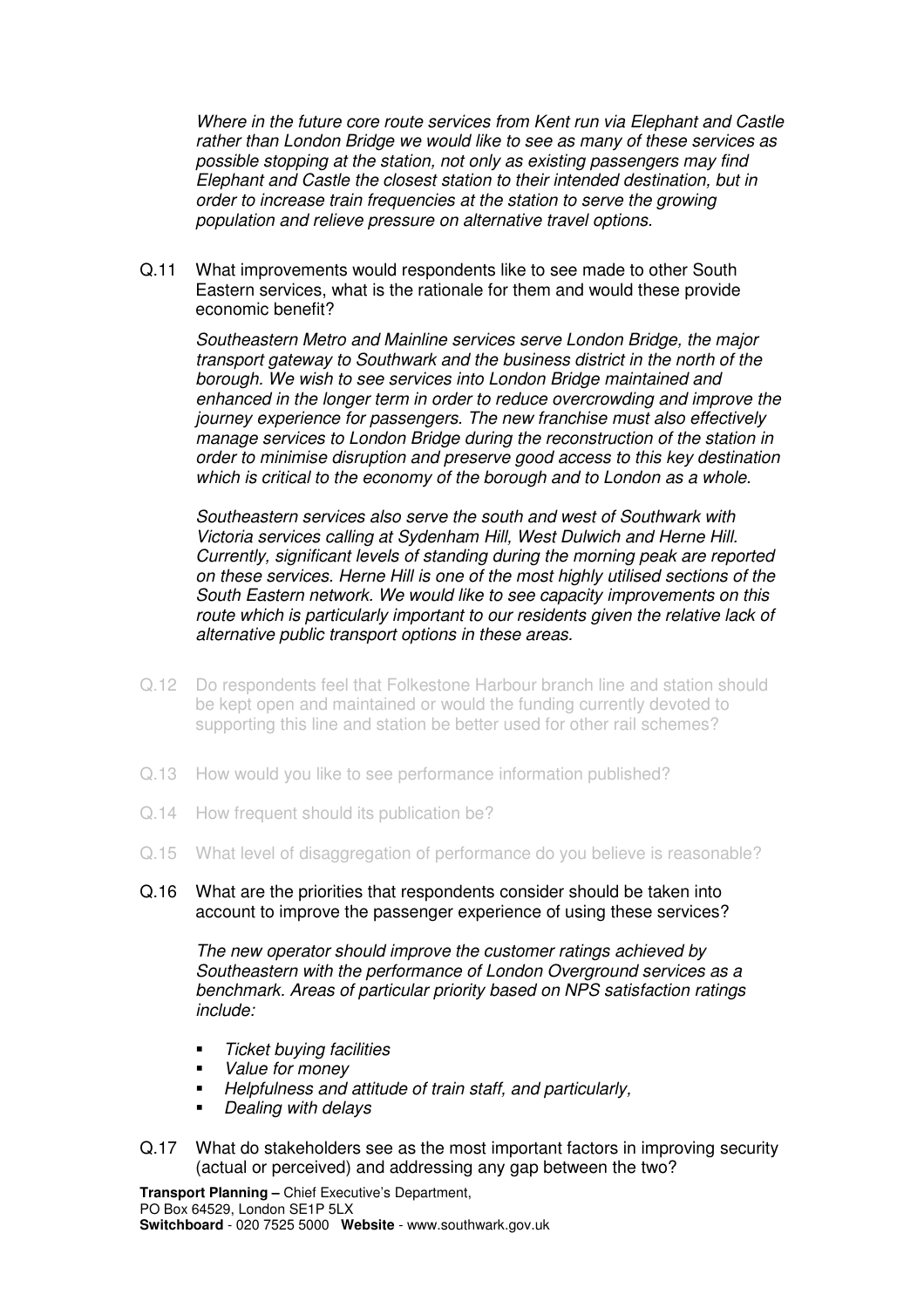Actual and perceived security is best addressed by the presence of station staff and through improvements to the quality of the station environment.

Q.18 What is important to stakeholders in the future use and improvements in stations?

We welcome the specification placing greater responsibility on the franchisee for the maintenance, repair and renewal of stations. The revitalisation of stations now forming part of the London Overground is a model to follow in this respect.

A number of stations in Southwark require significant investment to meet acceptable standards. Important interchange stations, such as Elephant and Castle and Peckham Rye, neither of which are fully accessible, should be prioritised for investment.

We would expect the franchisee to work closely with other industry bodies to improve accessibility at our stations and to improve station facilities and the general station environment. We have delivered a number of successful schemes to improve access routes to stations in the borough and are working with industry partners to bring forward significant improvements at Denmark Hill and, Peckham Rye.

We support the development and implementation of station travel plans.

Q.19 What priorities would respondents give to car parking and cycling facilities at locations where these are fully used?

Providing dedicated car parking, apart from disabled bays in some cases, is not appropriate for stations in Southwark. We would expect the majority of station users to walk, cycle or use public transport to travel to or from their local station.

We support the provision of cycle parking facilities in and around stations in Southwark. Wherever possible, this parking should be fully secure and should offer a range of facilities for cyclists. For example, we are currently developing proposals for cycle hubs at both Peckham Rye and Queens Road Peckham stations. Where fully secure parking cannot be provided, CCTV coverage should be sought and parking should be located prominently where there is good passive surveillance.

- Q.20 What sort of ticketing products and services would you expect to see delivered through 'smart' technology on this franchise?
- Q.21 What local accessibility and mobility issues do stakeholders see and how they might be addressed?

As per our response to Q.18 above, there are a number of stations in Southwark where physical access is limited and we would expect the franchisee to collaborate with industry partners to delivery fully accessible stations wherever possible.